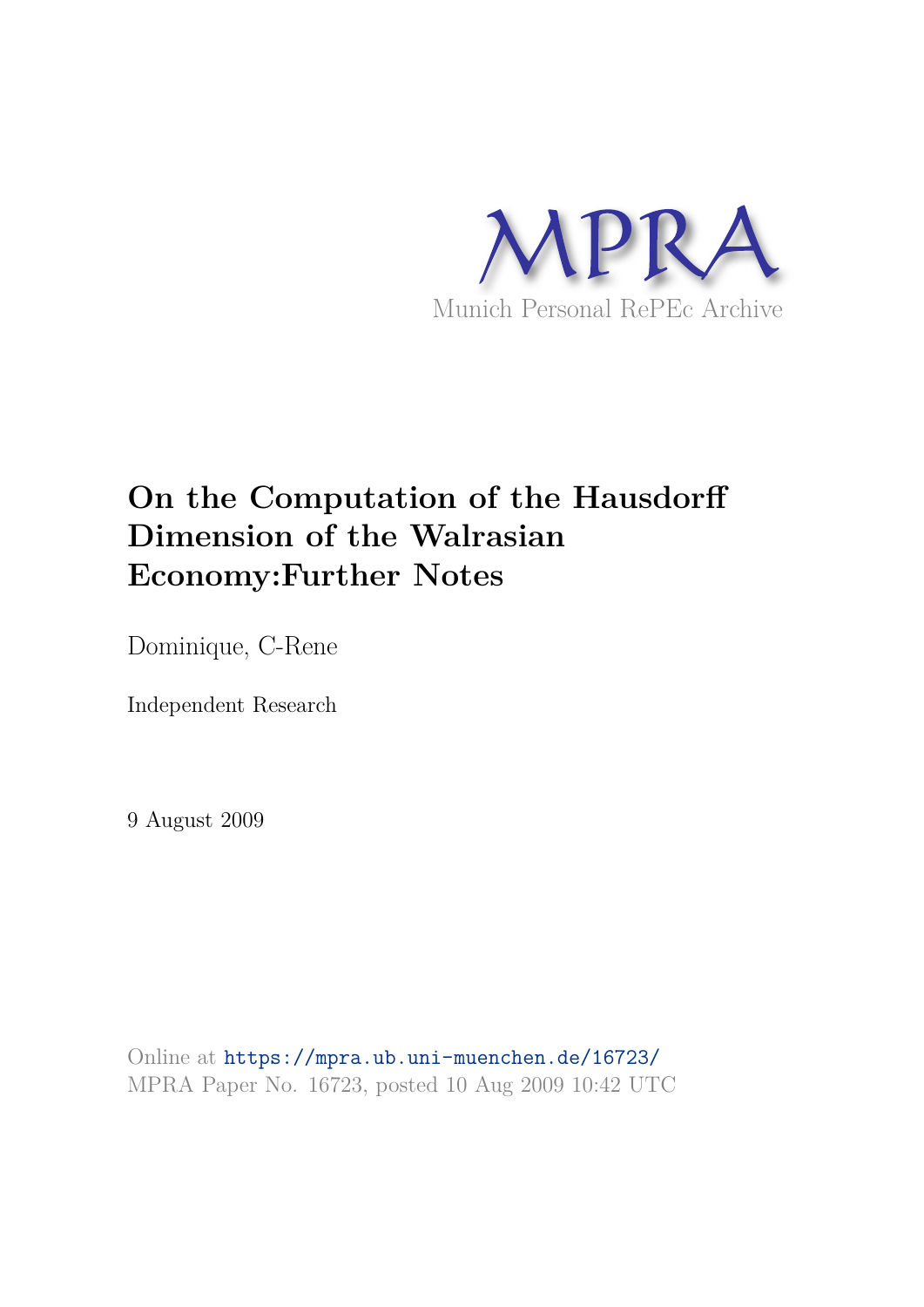## ON THE COMPUTATION OF THE HAUSDORFF DIMENSION OF THE WALRASIAN ECONOMY: FURTHER NOTES

#### C-René Dominique\*

ABSTRACT: In a recent paper, Dominique (2009) argues that for a Walrasian economy with m consumers and n goods, the equilibrium set of prices becomes a fractal attractor due to continuous destructions and creations of excess demands. The paper also posits that the Hausdorff dimension of the attractor is  $d = \ln(n)/\ln(n-1)$  if there are n copies of sizes  $(1/(n-1))$ , but that assumption does not hold. This note revisits the problem, demonstrates that the Walrasian economy is indeed self-similar and recomputes the Hausdorff dimensions of both the attractor and that of a time series of a given market.

KEYWORDS: Fractal Attractor, Contractive Mappings, Self-similarity, Hausdorff Dimensions of the Walrasian Economy, the Hausdorff dimension of a time series of a given market.

#### INTRODUCTION

 Dominique (2009) has shown that the equilibrium price vector of a Walrasian pure exchange economy is a closed invariant set  $E^* \varepsilon R^{n-1}$  (where R is the set of real numbers and n-1 are the number of independent prices) rather than the conventionally assumed stationary fixed point. And that the Hausdorff dimension of the attractor lies between one and two if n self-similar copies of the economy can be made. This last assumption is not valid due to the fact that  $\lfloor n/(n-1)\rfloor > 1$ . Additionally, one could remark that with n non independent variables, the open set condition (see (5) below) on the sequence of contractions  $\theta_p$  and  $\theta_q$ ,  $\forall p$ , q  $\epsilon$  R<sup>n</sup> is violated as some intersections of similitudes,  $\theta_p$ ,  $\theta_q$  are not empty. This is true too. But a simpler explanation is that the set was over-covered. This note shows that the Hausdorff dimension coincides with the Euclidean dimensions of the space. In other words, the Walrasian economy resembles a space-filling curve whose Hausdorff dimension is equal to the dimension of the space the attractor fills.

 Problems of this sort receive in-dept treatments in mathematics and in physics, but not yet in economics. The purpose of this note, therefore, is to show how the Stefan Banach (1892- 1945) Contractive Mapping Theorem could be brought to bear on the economic problem as well. Mainly for completeness, however, the first part of the note reformulates the economic problem. The second briefly reviews the theory of selfsimilar sets. The Third Part demonstrates that the Walrasian economy is indeed a self-similar structure and computes its fractal dimension. The last part discusses the implications and lessons to be drawn from that simple exchange model.

# I THE WALRASIAN PROBLEM

Consider a simple pure exchange model with  $i \in m$  consumers and  $j \in n$  goods. Consumers are driven by two basic axioms. Namely, they are *self-interested* agents, and they are endowed with *monotone preferences*. However, in a competitive economy, they act uncooperatively and they are unable to identify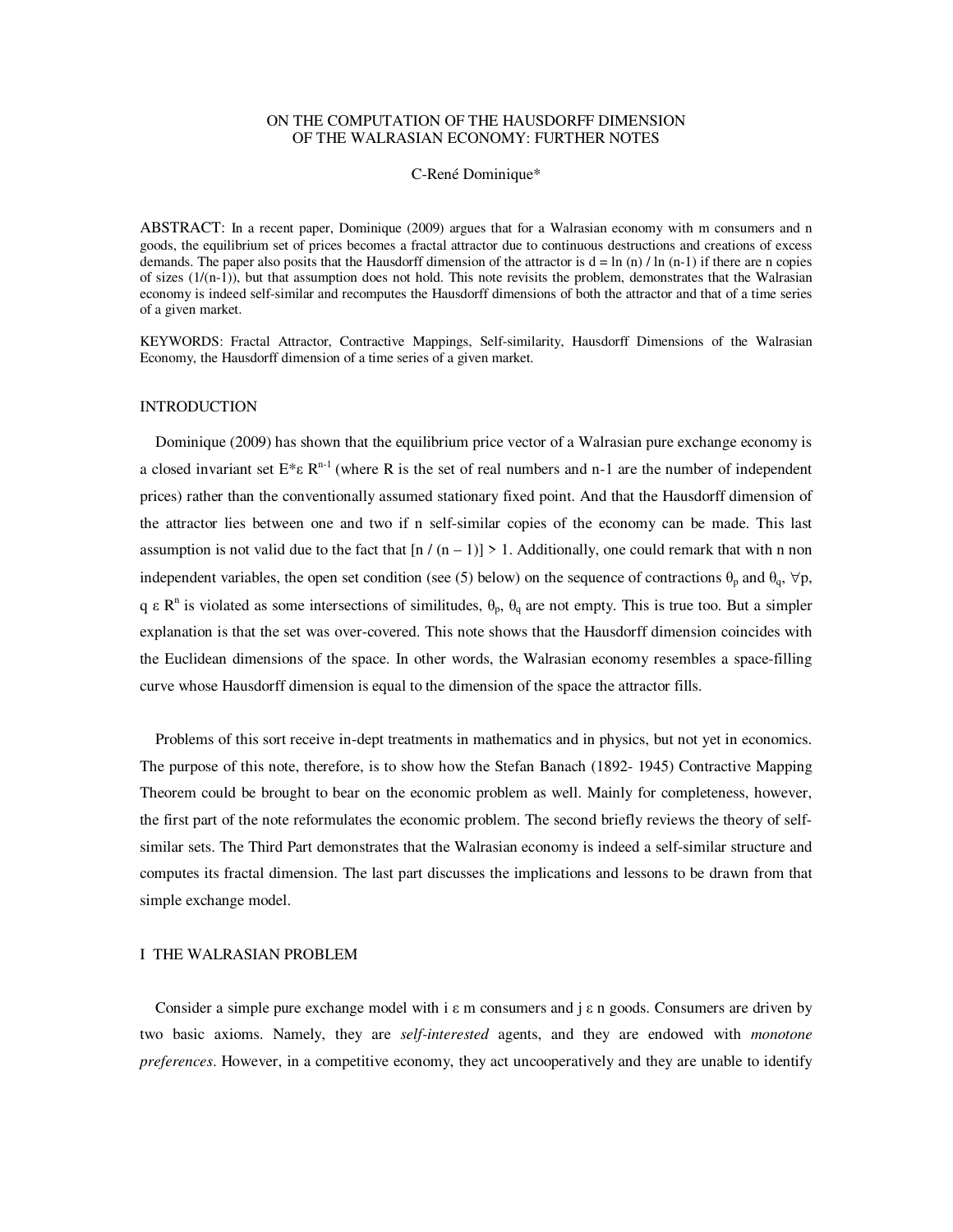equilibrium prices. Therefore, they continuously adjust their budget shares and /or the quantity of their initial endowments brought to the market according to the conventional rule:

(1) 
$$
\begin{array}{ccc}\n & \rightarrow & \rightarrow \\
\text{dp}_j / \text{dt} \rightarrow \{ = \} 0 & \text{if} & \zeta_j(p) \rightarrow \{ = \} 0, & \forall j \in (n-1), \\
& & < \n\end{array}
$$

where time is represented by t,  $\zeta(.)$  stands for excess demand and I here recall that the n<sup>th</sup> good is the numéraire. Under (1), a number of system matrices  $M_k$  (k = 1, 2, ….) are generated, mapping the k<sup>th</sup> excess demand vector ( $\zeta_k$  (**p**)) into **p**\* such that each  $p_j$  is the image of  $\zeta_j$  (**p**) under  $M_k$ . That is,

(2) 
$$
\mathbf{M}_{k}: \zeta(\mathbf{p}) \to E^*_{k} = \mathbf{p}^*_{k} \quad k = 1, 2, ...,
$$

where  $\mathbf{p}^*_{\mathbf{k}} = \{p^*_{1}, p^*_{2}, \ldots, p^*_{n-1}, 1\}$ . However,  $\mathbf{M}_{\mathbf{k}}$  represents a particular  $T_{\mathbf{k}}$ , *a member of the open subset of all invertible linear transformations in the endomorphism (End (Rn-1)* T, where

(3) 
$$
T_k \varepsilon T = \{T_k : T_k \varepsilon \text{ End } (R^{n-1})\}, k = 1, 2, ...
$$

The excess demand functions are homogeneous of degree zero in prices, and prices are non-negative numbers. Hence, the price vector  $p_k$  can be normalized as  $p_j = p_k / \sum_{k=1}^{n-1} p_k$ ,  $\forall p_k$ . Then, the equilibrium price vector E belongs to the (n-1)-dimensional unit simplex  $S^{n-1} = E^* = \{p^* \varepsilon R^{n-1} : \sum_{i=1}^{n-1} p_k = 1\}$ . Without loss of generality, I will now and forward, consider n-1dimensional space, reference the discussion and the result to the matrix  $M_k$ , and express the end result in terms of  $(n - 1) = n^*$ .

 Equation (3) arises in a natural manner. Each destruction and/or creation in the seemingly random sequence of variations of excess demands is equivalent to the selection of a different member of the set T; process (1) can therefore be assumed continuous. Obviously, if T had only one member,  $E^*_{k}$  would be unique and asymptotically stable. However, that situation does not obtain in the present case. Instead, and under continuous adjustments, the price vector becomes a wobbling vector whose tip traces out the boundary of the attracting set. Before considering the consequences of this, however, the note briefly reviews the theoretical foundations of the notion of self-similarity. This then allows us to move straight to what is of interest without having to provide too many proofs.

## II THEORETICAL CONSIDERATIONS

 As is well-known, the Hausdorff measure is a generalization of Euclidean dimensions in the sense that it generates non-negative numbers as dimensions of any metric space. This means that it coincides with Euclidean dimensions for regular sets but it additionally measures the dimensions of any irregular sets such fractal attracting sets or, equivalently, strange attractors.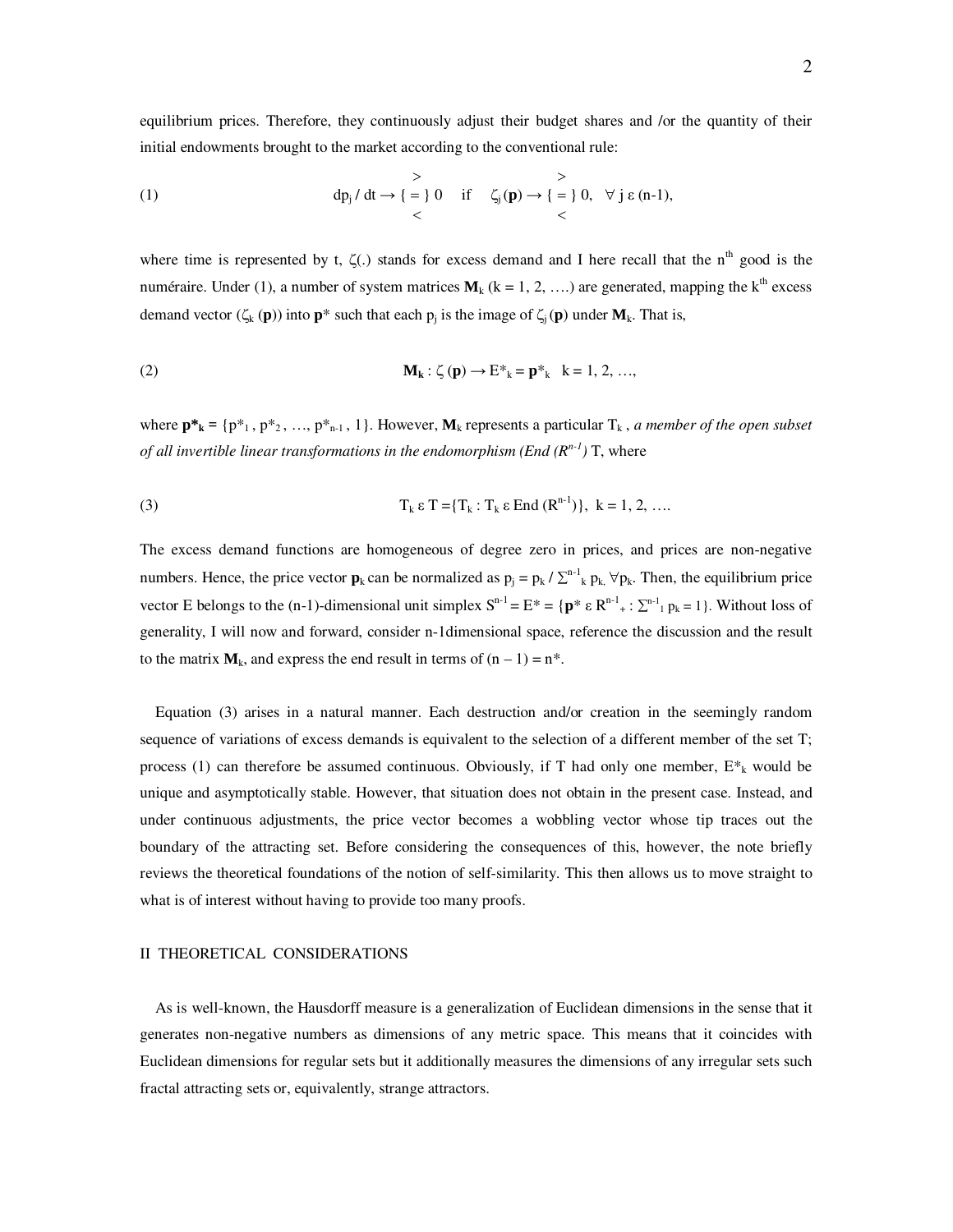Concisely, the Hausdorff dimension of a set Y is a real number d  $\varepsilon$  (0,  $\infty$ ). To determine d, one considers the number of balls B  $(y_j, r_j)$  of radius  $r_j > 0$  needed to cover Y. As  $r_j$  decreases, B (.) increases, and vice versa. That is, if the number of B (.) grows (shrinks) at the rate  $(1/r_j)^d$ , as  $r_j$  shrinks (grows) to zero (approaches one), then d is the dimension of Y.

 There exist various procedures for computing d, namely, 'box-counting' (also known as 'Minkawski-Bouligand'), 'Minkowski', 'Frostman', etc. But, except for some well-documented cases, all of these procedures give the same value. Here, however, it is more convenient to focus on the Hausdorff measure for self-similar sets. Again, for tractability, I will drop the index k, and refer to the attractor as  $E^*(=S^{n-1})$ .

 $E^*$  is self-similar if it is a fixed point of a set-valued transformations  $\theta = {\theta_j \varepsilon \theta}$ , (j  $\varepsilon$  n-1) such that  $\theta$  $(E^*) = E^*$ . This means that there are n-1 contracting similarity maps such that:

(4) 
$$
|\theta_j (p_j - \theta_{j+1}(p_{j+1})| = r_j \circ |p_{j}^* - p_{j+1}^*|, \forall j \varepsilon n-1,
$$

where  $0 < r_i < 1$  is a contracting factor, and  $\vert \cdot \vert$  is the Euclidean norm. Then, this results in a unique nonempty compact set A such that  $A = \bigcup_{i=1}^{n-1} \theta_i(A)$ . The set A is the self-similar set generated by the maps  $\theta_i$ consisting of identical (but smaller in scale) copies  $A_j = \theta_j(A)$ , and each  $A_j$  consists of even smaller copies  $A_{j, h} = \theta_j (\theta_h (A)), \forall j, h \in n-1.$ 

 Suppose now that the sequence of contractions yields a feasible non-empty open set A\*. Then the Hausdorff dimension d satisfies:

(5)   
\n(a) 
$$
\bigcup_{j=1}^{n-1} \theta_j (A^*) \subseteq A^*
$$
  
\n(b)  $\theta_j (A^*) \cap \theta_{j+1} = 0, \forall j, j+1 \epsilon n-1.$ 

Condition (5a) is the *open set condition* on the sequence  $\theta_j$ ; (5b) is the *null intersection rule* requiring that the set in the union are pair wise disjoint $(1)$ .

 Condition (5b) is strong, but it holds on weaker grounds, i., e. when the intersections are points. Hence, if each  $\theta_j$  is a similitude <sup>(2)</sup>, i. e., a composition of an isometry and a dilatation around some point, then the unique fixed point of  $\theta$  is a set whose d is the unique solution to (6). That is,

(6) 
$$
\sum_{j=1}^{n-1} (r_j)^d = C (r)^d = 1,
$$

where  $C = a^{n-1}$  if the radius is (1/a), a  $\epsilon$  R<sub>+</sub>, and C is then the number of self-similar copies induced by a particular (r).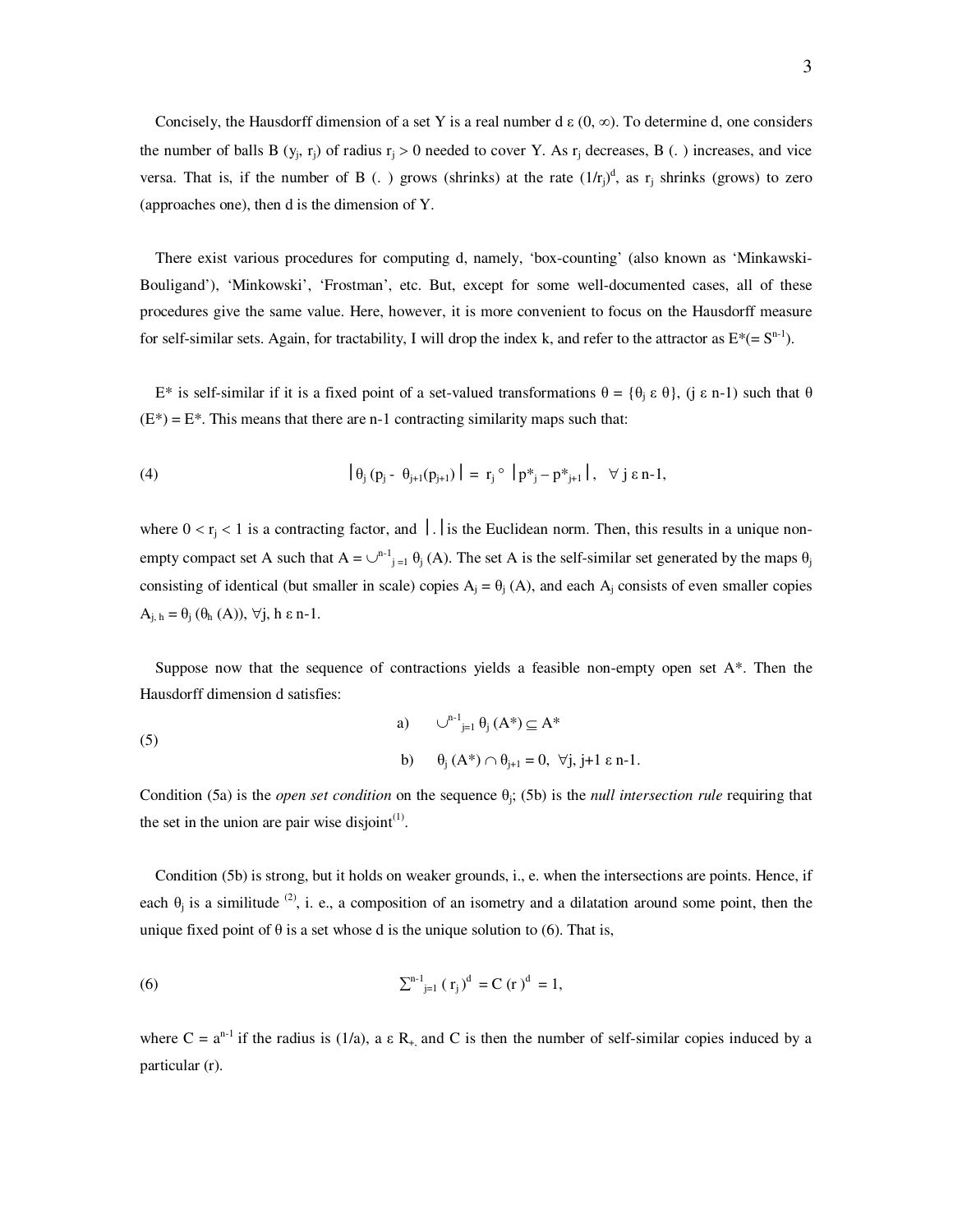Because of the purpose, this review is rather brief; however, for the reader who needs a more mathematically elaborate discussion, Hutchinson (1990) is an excellent source. Now then, on the assumption that (4), (5) and (6) are satisfied for  $(n - 1)$ , I will show that the Walrasian economy is selfsimilar.

## III APPLICATION

 Above, I examine contractive mappings, but I could very well consider stretching around a point. In that case, I would stretch from the smallest copy with dilatation factors,  $\lambda = 1, 2, 4, \dots$  In economics, there is a valid argument to the effect that the minimum sized market consists of 3 goods or 3 prices, where one good is the numéraire. The reason is that the elements of  $E^*$  are the prices and prices are relative values. Hence, only with 3 that those definite statements about uniqueness and asymptotic stability can be generalized to n-1 dimensions. At the same time, however, it should be emphasized that such statements presuppose fixed coefficients of the system matrix, but as already noted in the First Part, they are not. We have instead an n-1 dimensional object to analyze. Even though it cannot be visualized, if it contains no hole, then its Hausdorff dimension<sup>(3)</sup> is most likely n-1. I will now turn to a demonstration of this.

Let the number of copies C of sizes (1/a) be  $a^{n-1}$ . Since self-similarity implies invariance with respect to scale, the Hausdorff dim of  $a^{n-1}$  copies must be the same for  $(a/2)^{n-1}$  copies of sizes  $(2/a)$ , or for  $(2a)^{n-1}$ copies of sizes (1/2a), etc. Using (6) in n-1space, when the number of copies of size (1/a) is (a)<sup>n-1</sup>, we have:

(7) 
$$
a^{n-1} (1/a)^d = 1,
$$

where d is the Hausdorff dimension. Taking natural logarithms of both sides gives:

$$
(n-1) \ln a - d \ln a = 0, \quad \rightarrow d_x = n-1.
$$

This means that the attractor is what Falconer (1985) calls a *deterministic fractal*, filling the whole space available to it. Such a self-similar object is invariant to scale. Therefore, I can increase the number of copies,  $a^{n-1}$ , to  $(2a)^{n-1}$  if the radii of balls are reduced by 1/2a without affecting the value of d. To wit:

$$
(2a)^{n-1} (1/2a)^d = 1,
$$

then:

$$
d_{2a} = (n-1) [\ln a + \ln 2] / [\ln a + \ln 2] = n-1.
$$

I will now do the reverse operation, i. e. reduce the number of copies by 2 and double the radius, then:

$$
d_{a/2} = (n-1) (\ln a - \ln 2) / (\ln a - \ln 2) = n-1.
$$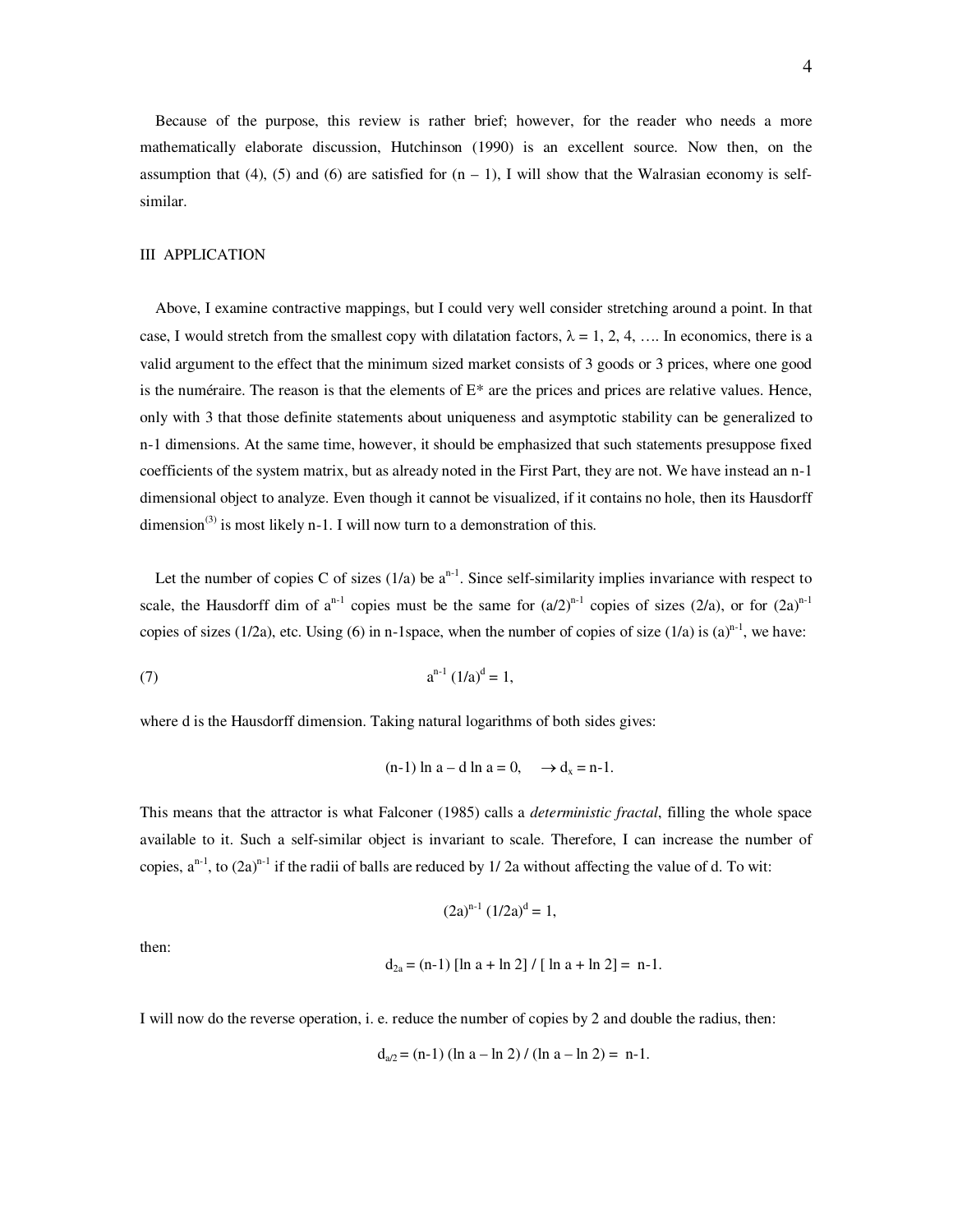Table 1 below presents the results of the operations of shrinking and stretching around some points. As it can be seen from the left side, shrinking from  $a = 2$  to  $a = 2^{n-1}$  leaves the Hausdorff dim invariant<sup>(4)</sup>. The way the table is constructed makes it easier to see that the smallest radius  $r = 1/2^{n-1}$  produces the highest number of copies. The right side shows that as r tends to one, the set tends to a countable set whose Haus-

| able 1 |  |  |
|--------|--|--|
|        |  |  |

#### Table 1 The Self-similarity of the Walrasian Economy

Contraction Dilatation

| Euclidean | a              | Radius      | Copies           | Hausdorff | Euclidean | a              | Radius      | Copies           | Hausdorff            |
|-----------|----------------|-------------|------------------|-----------|-----------|----------------|-------------|------------------|----------------------|
| dim       |                | r           | ⌒                | $dim d^*$ | dim       |                | r           | C                | $\dim d^*$           |
| $n-1$     | 2 <sup>1</sup> | $1/2^{1}$   | $2^{n-1}$        | $n-1$     | n-1       | $2^{n-1}$      | $1/2^{n-1}$ | $2^{(n-1)(n-1)}$ | $n-1$                |
|           |                |             |                  |           | ٠         | ٠              | ٠           | $\bullet$        | $\cdot$              |
| $n-1$     | $2^2$          | $1/2^2$     | $2^{(n-1)}$      | $n-1$     |           | ۰              | ٠           | $\bullet$        |                      |
|           |                |             |                  |           | $\cdot$   | ٠              | ٠.          | $\cdot$          | $\cdot$              |
| $n-1$     | $2^3$          | $1/2^3$     | $2^{3(n-1)}$     | $n-1$     | n-1       | 2 <sup>4</sup> | $1/2^4$     | $2^{4(n-1)}$     | $n-1$                |
| $n-1$     | 2 <sup>4</sup> | $1/2^4$     | $2^{4(n-1)}$     | $n-1$     | n-1       | $2^3$          | $1/2^3$     | $2^{3(n-1)}$     | $n-1$                |
| $n-1$     | $\bullet$      | $\cdot$     | $\bullet$        | $\bullet$ | $\cdot$   |                |             |                  |                      |
|           | ٠              | $\cdot$     | $\bullet$        | $\bullet$ |           | $2^2$          | $1/2^2$     | $2^{2(n-1)}$     | $n-1$                |
|           | ٠.             | ٠           |                  | $\bullet$ | $\cdot$   |                |             |                  |                      |
| $1n-1$    | $2^{n-1}$      | $1/2^{n-1}$ | $2^{(n-1)(n-1)}$ | $n-1$     | $n-1$     | $2^1$          | $1/2^{1}$   | $2^{n-1}$        | $n-1$                |
|           |                |             |                  |           | n-1       | $2^{0}$        | $1/2^{0}$   | $\rightarrow$ 1  | $\rightarrow 0^{**}$ |

Computed from (6) or (7).

\*\* A countable set whose Hausdorff dim is zero.

dorff dim is zero. Either operation, shrinking or dilating, leaves the Walrasian economy invariant to scale. In terms of (7), therefore, the Hausdorff dimension of the economy is:

(7') 
$$
d_e = (n-1) = n^*
$$
,

where n\* stands for the number of independent variables. This means that *the attractor fills up the whole space available to it as for a space filling curve.* 

 For well over 130 years, it was assumed that the Walrasian system was a linear system. This result shows that it never was. What was omitted was the wobbliness of the vector. It can be explained both informally and formally.

 Less formally, the Walrasian equilibrium price vector could be compared to a particle trapped inside the positive octant of the (n-1)D - unit simplex. The surface of the positive octant has no indentations or protuberances. The particle visits every interior point of the attractor, but never crosses the boundary.

 More formally: A\* mimics a compact invariant set of equilibrium prices. *It is a fractal or strange attractor*. The motion of the state of equilibrium can be compared to a flow, denoted:  $\phi$  (**p**). If the flow enters a neighborhood N of A\* at  $t \ge 0$ , then  $\phi(\mathbf{p}) \rightarrow A^*$  as  $t \rightarrow \infty$ , for all **p** in A\*. The union of all N's of  $A^*$  is the domain of attraction and is also the stable manifold  $A^*$  to which all orbits are attracted. In fact, numerical analysis shows that  $A^*$  is made of an infinite number of branched surfaces which are interleaved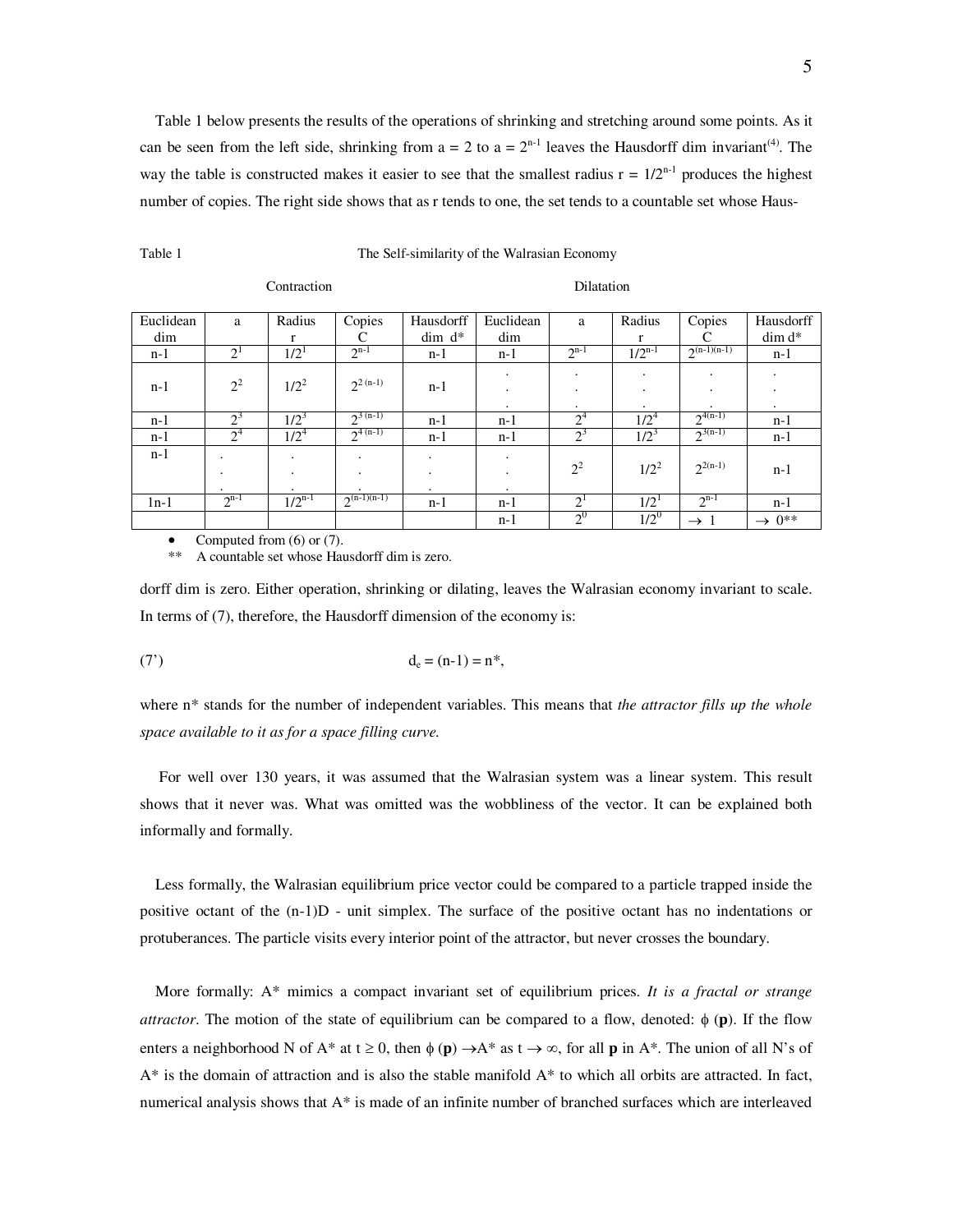and which intersect but trajectories do not. Instead, trajectories move from one branched surface to another. It follows that the attractor contains: i) an uncountable sets of periodic orbits, ii) a ccountable set of aperiodic orbits, and iii) a dense orbit.

 It might be worth recalling that Hausdorff dimensions do not contradict Euclidean dimensions. But fractals are ordinarily defined as structures whose Hausdorff dimensions are non-integer; this is not a necessary condition, however. For example, the boundary of the Mandelbrot and Julia sets (perhaps the most fractal of fractals) both have  $d = 2$ ; the Sierpinski curve, the More curve, the Hilbert curve in 3D, the Peano curve, the H-fractal, etc., all have  $d = 2$ . Even the Brownian motion of dim  $\ge 2$  has a  $d = 2$  according to Falconer (1985). In conclusion, therefore, *as the Smith-Volterra-Cantor curve or the Takagi curve, the Walrasian economy's Hausdorff dimension is*  $(n - 1)$ .

## IV CONCLUDING REMARKS

 It is shown in Table 1 that the Walrasian market is a dynamic structure that is self-similar or invariant to scale with a Hausdorff dimension of  $d = (n - 1)$ . To arrive at this conclusion, the attracting set of prices was normalized to a unit-  $(n^*)$ -D simplex, and only the positive octant was considered. Since  $n^*$  is the number of independent variables in the system, then the attractor fills up the whole space. This result is well established in the literature; hence, there is nothing surprising there.

 There are a number of lessons to be learnt from this simple model, however. That the Walrasian economy turns out to be a fractal structure is both compelling and unsurprising. To see this, let us for one moment perceive the economy as a product of human behavior in the search of wherewithal. Undoubtedly, it is driven by human decisions, which are thought processes. The human brain happens to be a fractal in a 3-D space which, however, does not occupy the whole 3-D space. The best estimates of its Hausdorff dimension,  $d_B$ , fall between 2.72 and 2.79. Hence, it is not surprising that the economy (or any of the socalled social sciences for that matter) turns out to be a dynamic fractal as well.

 Contemplating this result, the first consequence that comes to mind is that *trade, or exchange, as nature itself, is a perfectly natural process*. To the extent that exchange implies openness, it tends to defeat temporarily the Entropy Law as well. That is, openness allows for positive growth, whereas closeness corresponds to negative growth or degeneracy. Moreover, as we have learnt from Mandelbrot (1982), fractal geometry is the geometry of nature, but nature uses the process of destructive creation to produce novelties. It is not at all surprising therefore that the market would behave in the similar manner in a competitive setting (in obedience to the basic axioms mentioned above). That is to say that the market destroys and creates excess demands to drive itself toward some equilibrium states, but a stationary fixed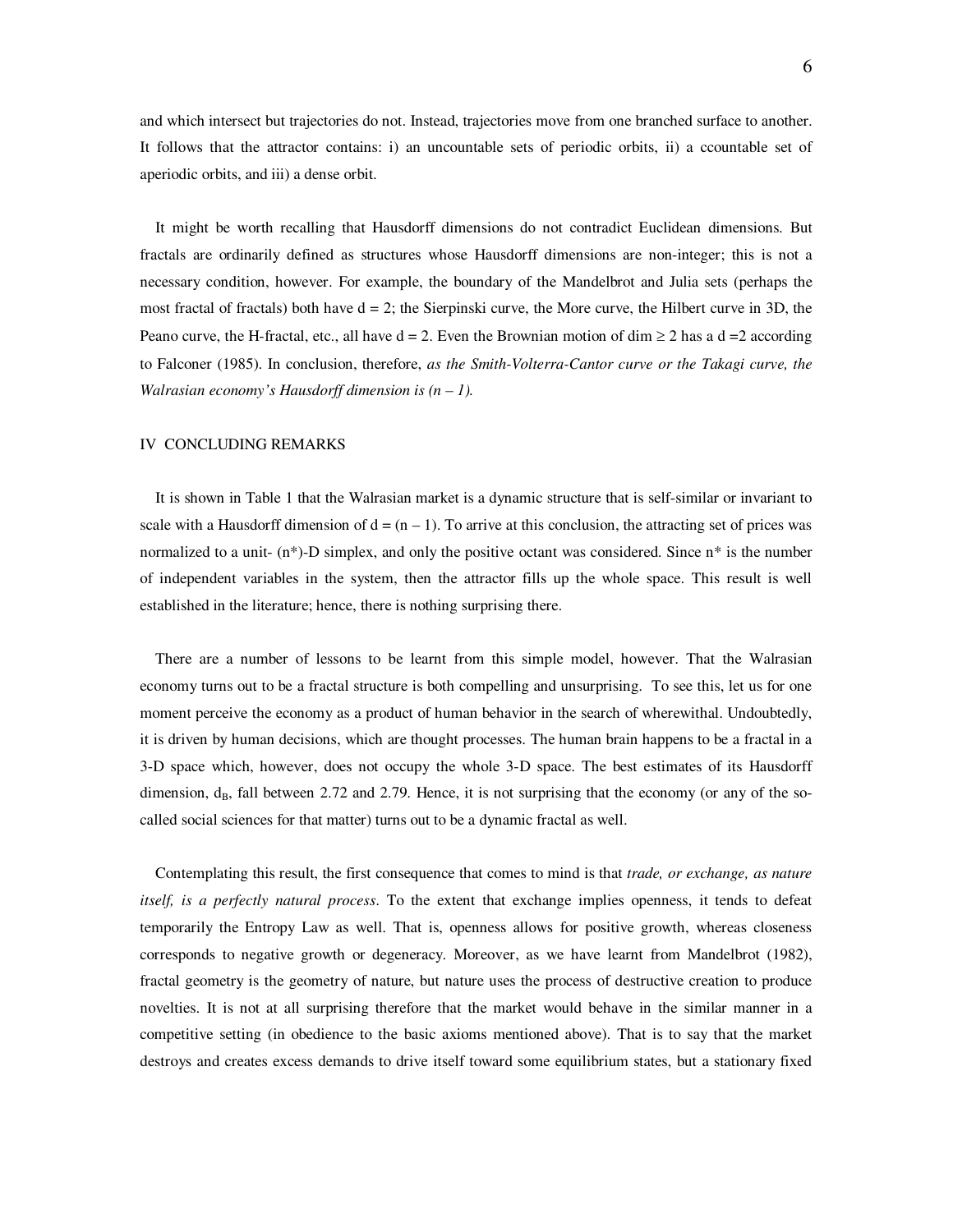point equilibrium is never attained <sup>(5)</sup>; instead continuous adjustments drive the market straight to a fractal attractor.

The question now is why was this not known before? The reason is that in the mid-19<sup>th</sup> century, the mathematics of fractal were not available, hence Walras could not have used them to probe the workings of his system. But the same could not be said of his successors in the post 1980-period, however. Had they paid heed to fractal geometry, they would not have spent time searching for global asymptotic stability in markets. For, they would have realized that markets (or economies) live in perpetual disequilibrium, which is necessary condition for positive growth.

 Now then, how can this result be reconciled with the findings of empirical investigations? Usually, such investigations focus on *one* market, say, the capital market (see, Peters, 1989, 1991). As observed at the outset, it takes 3 variables to model a single market. In the case of capital, Peters found a Hausdorff dimension of 2.3 for the S&P-500, meaning that 3 variables are indeed necessary to model that market. Then is there a discrepancy between his findings and our results? Absolutely not. His result arises from a time series. Time series are images of trajectories around the attractor. I surmise that a time series of a market is a projection  $\rho: R^2_+ \times R_+ \to R_+ \times R_+$ , where the frequency of oscillation due to an eigenvalue is equal to its imaginary part. So the Hausdorff dim calculated from a time series is therefore not the Hausdorff dim of the whole system. Since real parts are suppressed, changes in matrix  $M_k$  (hence in the dominant eigenvalue) produce a more jagged structure in 2D, exceeding the topological dim of the projection. It is therefore important to distinguish between the Hausdorff dim of the economy, d<sub>e</sub>, and those  $(d_{TS})$  of periodic and aperiodic trajectories around the attractor, where only distances from the origin and time are recorded. In other words,

 $d_e = n^* \rightarrow$  for n independent variables constituting the economy, and

 $2 < d_{TS} > 3 \rightarrow$  for economic time series.

 If the economy and its markets are fractal structures, we must then abandon all hopes of eliminating volatility, cycles and even tsunamis in the presence of competition. Policy makers should take notes. For, if our findings are accepted (and they are compelling), and if it is desirable to minimize the amplitudes of these inevitable fluctuations, then to the chagrin of free-marketers everywhere, efficient regulation is a must.

 These results have implications for econometrics, risk analyses, and forecasting as well. From (7), it can be observed that the ln-ln plot of the number of copies and r gives a straight line with a slope equal to d. In addition, if we now trace the semi-ln plot of copies C and r, we have a curve. Consider the eighth and ninth columns of Table 1. Take ln C as ordinate, and r as abscissa, then at any point on the curve:  $d = (-)$  vertical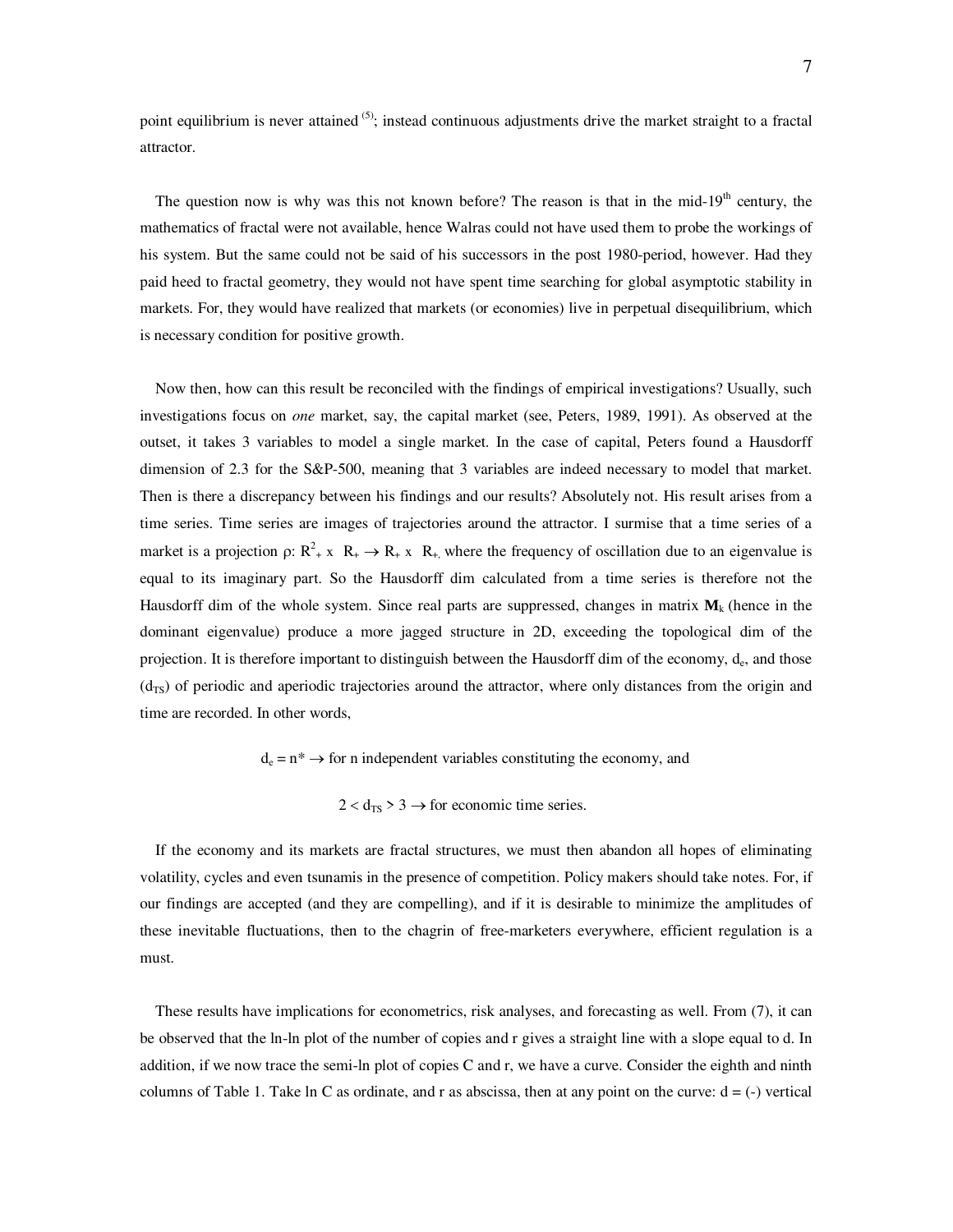distance / ln horizontal distance. As r tends to one, the slope of the curve tends to zero, the Hausdorff dim falls to zero, and we have just one copy. As r tends to zero, the ln C increases without limit. Under the circumstances, the 'mean' and the 'standard deviation' become useless statistics; and so it is in all fractal distributions. This also means that these systems are sensitive to initial conditions; hence those involved in these areas of research should not be surprised to go astray whenever they venture into the long term.

 Finally, among all those theorists who, in the 1960s, have attempted to prove asymptotic stability of Walrasian models, Herbert Scarf (1960) is the only one that stumbled on a fractal attractor to my knowledge. It was not called fractal attractor then, because very few people knew what a fractal attractor was; anyway, such a phenomenon was unknown in economics. For that reason, this note vindicates Scarf's foresight.

#### NOTES

(1) Eq. (5b) is usually preceded by  $H<sup>d</sup>$  or the Hausdorff measure which an outer measure that assigns a number  $\alpha \in (0, \infty)$  to each finite set in a metric space. The relation between H<sup>d</sup> and d is:

 $d(.) = inf \{ d \ge 0 : H^d(.) = 0 \} = sup \left[ \{ d \ge 0 : H^d(.) = \infty \} \cup \{ 0 \} \right],$ where inf  $\{\emptyset\} = 0$ . For the set A\*, the 0 dim H<sup>d</sup> is the number of points in A\*. For a proof, see Hutchinson (1990). Condition (5b) can also admit tangent point intersections as a weaker condition.

- (2) A similitude is a *homothety* that leaves the origin fixed while ruling out rotation. If it preserves distances between two topological spaces, it is then an *isometry.*
- (3) For example, the human brain is a 3-dimensional object that does not occupy the whole space; consequent ly its Hausdorff measure is less than 3.
- (4) As an example, consider the Sierpinski triangle which is easily visualized. It has 3 copies of sizes 1/2 or 9 copies of sizes 1/4. Hence, applying (7) or (7'), we have

 $3 (1/2)^d = 9 (1/4)^d \rightarrow d = \ln 3/\ln 2 = \ln 9/\ln 4 = 1.58.$ 

 The triangle is therefore invariant to scale. When a n-dimensional object is not visualizable, the number of copies of sizes  $1/2$  is  $2^n$ , or the number of copies of sizes  $1/4$  is  $4^n$ . In both cases,  $d = n$ , because  $(4)^n =$  $(2^{n} \cdot 2^{n})$ . For convenience, we let  $2^{n} = x$ . The number of copies doubles when copy sizes are reduced by 2. Writing  $(2^{n} \text{. } 2^{n}) (1/4)^{d} = 1 = (x)^{2} (1/4)^{d}$ . Then for x copies,  $2^n$  $(1/2)^d = x (1/2)^d = 1 \rightarrow d = \ln x / \ln 2.$ 

For twice as many copies, we have:  $(x)^2 (1/4)^d = 1$ . Taking ln and recalling that ln 4 = 2 ln 2:

2 ln x = 2d ln 2  $\to d = ln x/ ln 2$ .

Invariance to scale implies self-similarity.

(5) The only way to achieve a stationary fixed point is for agents never to change the distribution of their preference and their supply from period to period. But that would violate the axiom of monotone pre preference.

#### REFERENCES

- (1) Bernard, S. (2001). *Universalité et Fractals*. Paris: Collection Champs, Flammarion.
- (2) Besicovich, A., S. (1929). "On Linear Sets of Points of Fractional Dimensions." *Mathematische Annalen*, 101.
- (3) Dominique, C-R. (2009). "Could Markets' Equilibrium Sets Be Fractal Attractors?"MPRA Paper no13624 University of Munich.